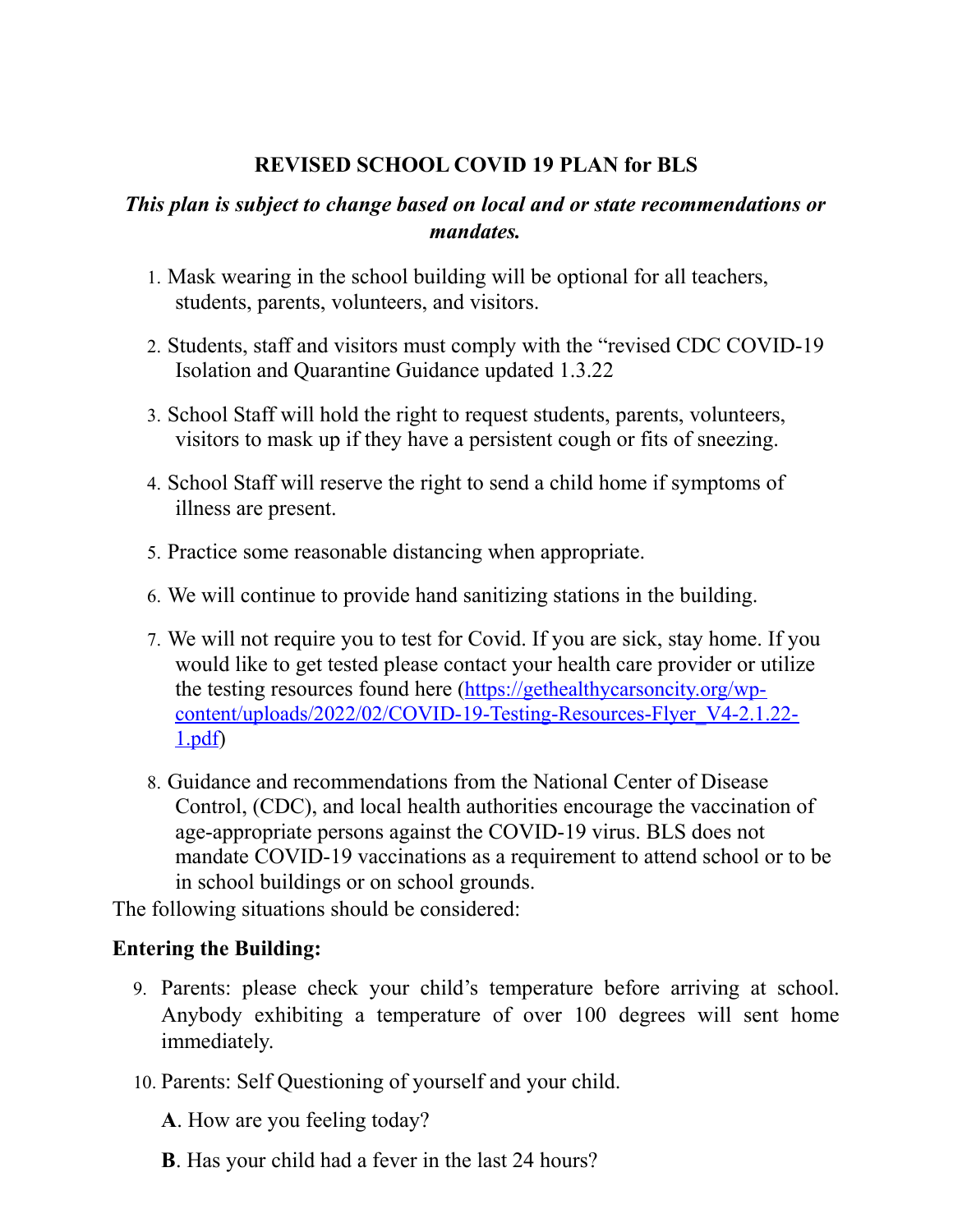**C**. Has your child been exposed to anyone having COVID in the last 14 days? If yes, to any of these questions please STAY HOME and check the attached flow chart.

11. If your child is sick, we ask that you please contact the school office and let the office know that your child will not be in school and what illness may be keeping them from school.

#### **The Classroom and Hallways:**

12. Classrooms will be arranged with appropriate social distancing.

## **Recess:**

13. Students will be asked to practice safe social distancing.

### **Cleaning and Sanitization Protocols**

- 14. Cleaning and sanitization protocols will continue throughout the school year.
- 15. Wiping down of surfaces daily
- 16. Continued fogging of the classrooms. Two times per week.

## **Lunch/Eating Outside:**

17. Lunch tables will be sprayed with bleach water at the end of each lunch period by the teacher of the classroom which just used the picnic tables.

## **IMPORTANT**:

18. Good hygiene and continued sanitation practices including awareness of social distancing practices will be encouraged.

## **Positive Notification:**

19. If your child or anyone in your family has a Positive Notification of COVID-19, please contact the school office at 882-5252 ext 100 and we will guide you through the current protocols on returning to school.